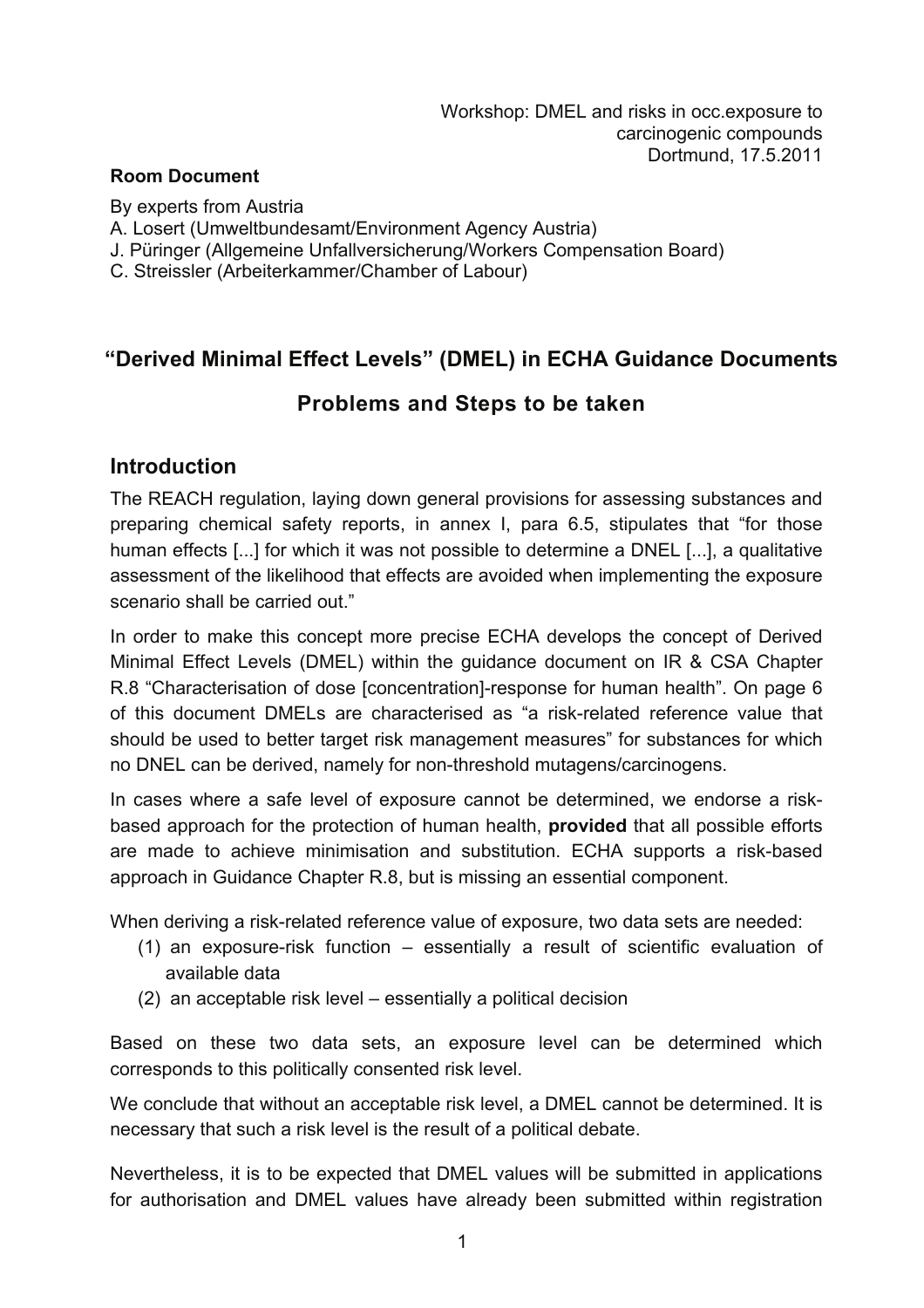dossiers. In the near future, the risk assessment committee as well as MS CAs in the course of substance evaluation will be confronted with DMELs. Furthermore, many registrants may believe that they are obliged to communicate a DMEL in the safety data sheet (SDS) and will do so.

## (i) **No DMEL without acceptable cancer risk**

### (ii) **Political agreement is needed on an EU wide acceptable risk level**

Risk-based exposure limits, such as DMEL values, must be based on a specified reference cancer risk (*acceptable cancer risk level*). This decision is a question of societal concern, and a consensus has to be reached on political level  $1$ . The ECHA Guidance Documents do not state which acceptable cancer risk should be used in DMEL derivation. It is unacceptable that this decision is shifted to single companies.

It has to be avoided that future SDSs will communicate DMELs associated with completely different, arbitrary cancer risks  $^2$  $^2$  which were not revealed in the SDS.

The acceptable risk level consented in the German traffic light model as of 2018 (4:100,000/life time) provides a good proposal for laying down this EU wide risk level.

This proposal is in sound accordance with the decision-making approach of the Health & Safety Executive (UK): "HSE believes that an individual risk of death of one in a million per annum for both workers and the public corresponds to a very low level of risk and should be used as a guideline for the boundary between the broadly acceptable and tolerable regions"  $3$ .

It is also consistent with the Swiss guideline for cancer risk acceptance (maximum additional risk 1:1.000.000 per year).

#### **The steps forward:**

l

#### *In longer perspective:*

■ Initiate a discussion of the Council and the Parliament with the aim to lay **down a general EU wide acceptable risk level for additional cancer cases due to anthropogenic causes in the environment, including the working environment.** 

<span id="page-1-0"></span> $1$  The authors of Guidance R.8 obviously share the point of view that determining the acceptable risk level is a political decision when writing "[...] the establishment of a reference risk level for the DMEL clearly is of societal concern and needs policy guidance" (p.6).

<span id="page-1-1"></span> $2$  This can be demonstrated by some DMEL values from the registration dossiers already submitted to ECHA. The values were extracted from the publicly available ECHA dissemination website. Examples: Ethylenoxide: DMEL "Long term, inhalation" 1,6 mg/m³ on ECHA webpage versus Traffic Light Model derived Exposure Limit (lifetime risk 4:100,000) 0,02 mg/m<sup>3</sup>. - Trichloroethene: DMEL "Long term, inhalation" 54,7 mg/m<sup>3</sup> versus Traffic Light Model derived Exposure Limit (risk 4:100,000) 3,3 mg/m<sup>3</sup>. — 1,3-Butadiene: DMEL "Long term, inhalation" 2,21 mg/m<sup>3</sup> versus Traffic Light Model derived Exposure Limit (risk 4:100,000) 0,05 mg/m<sup>3</sup>.

<span id="page-1-2"></span> $^3$  Reducing risks – protecting people (HSE's decision-making process); [http://www.hse.gov.uk/risk/](http://www.hse.gov.uk/risk/theory/r2p2.pdf) [theory/r2p2.pdf.](http://www.hse.gov.uk/risk/theory/r2p2.pdf) An annual risk of one in a million corresponds to a lifetime risk of 4:100,000 assuming a working life of 40 years.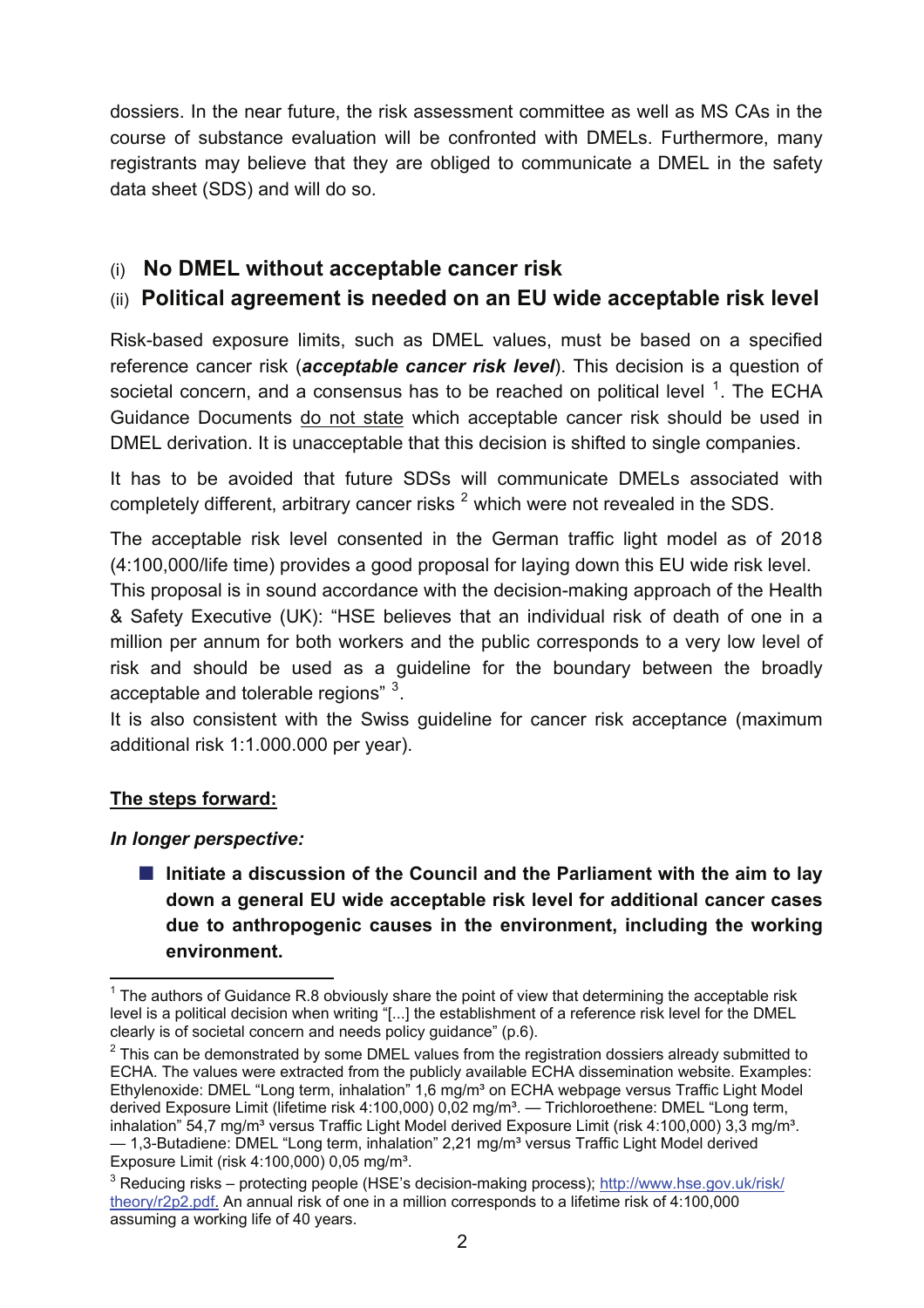### *Transitional measure [4](#page-2-0) :*

**For the period until a harmonised acceptable risk level is determined it is proposed to follow a conservative (precautionary) approach by using the ratio of 4:100.000 as a benchmark for the lifetime risk** (e.g. when DMELs have to be evaluated in the course of substance evaluation or the authorisation procedure).

#### **As accompanying measures:**

- Invite ECHA and MS CAs to assess whether the first set of registrations **shows a consistent picture of the application of the DMEL concept by registrants. Should this not be the case, invite CARACAL to revise Guidance Chapter R.8 appropriately.**
- **ECHA should request that registrants communicate, in addition to the DMEL value, the risk level on which the DMEL is based.**

## **Inappropriate Methodology**

l

As shown above, for deriving a risk based exposure limit, two data sets are needed, namely the exposure-risk relationship and the (politically consented) acceptable risk level. In Guidance Chapter R.8, ECHA proposes two different approaches, the "Linearised" approach and the "Large Assessment Factor" approach. In contrast to the "Linearised" approach the "Large Assessment Factor" approach does not take into account an explicit acceptable risk level. Instead, this approach, which was originally developed by EFSA for application within a different context, uses a fixed set of assessment factors <sup>[5](#page-2-1)</sup> which does not necessarily cover the carcinogenic potency of the specific substance.

### **We are of the opinion that an approach which does not explicitly take into account an acceptable risk level should not be used for the derivation of DMEL values.**

Moreover, the "Large Assessment Factor" approach has been developed with a totally different aim in mind. The EFSA Scientific Committee states that their approach "can be applied in cases where carcinogenic substances have been found in food, irrespective of their origin, for giving guidance on risk management measures"; they do not endorse adding such substances to food deliberately. They point out that the

<span id="page-2-0"></span><sup>4</sup> Guidance R.8 states: "**Should such EU legislation for setting the 'tolerable' risk level for carcinogens [in society] be developed in future, then DMELs need to be derived on that basis**" (Footnote 26). This can be understood as a confirmation that there is no duty to derive a DMEL until the mentioned EU legislation will come into force. However, as DMELs are already generated, an acceptable risk level is already needed now.

<span id="page-2-1"></span><sup>&</sup>lt;sup>5</sup> The German Committee on Hazardous Substances (AGS) comments on the 'Large Assessment Factor' approach: "There are currently no supportive statistical data or regulations for the levels of the safety factors used in the modified EFSA procedure" and concluded: "Society would have to agree on conventions used (1% risk for sensitive persons notified)" (BekGS 910)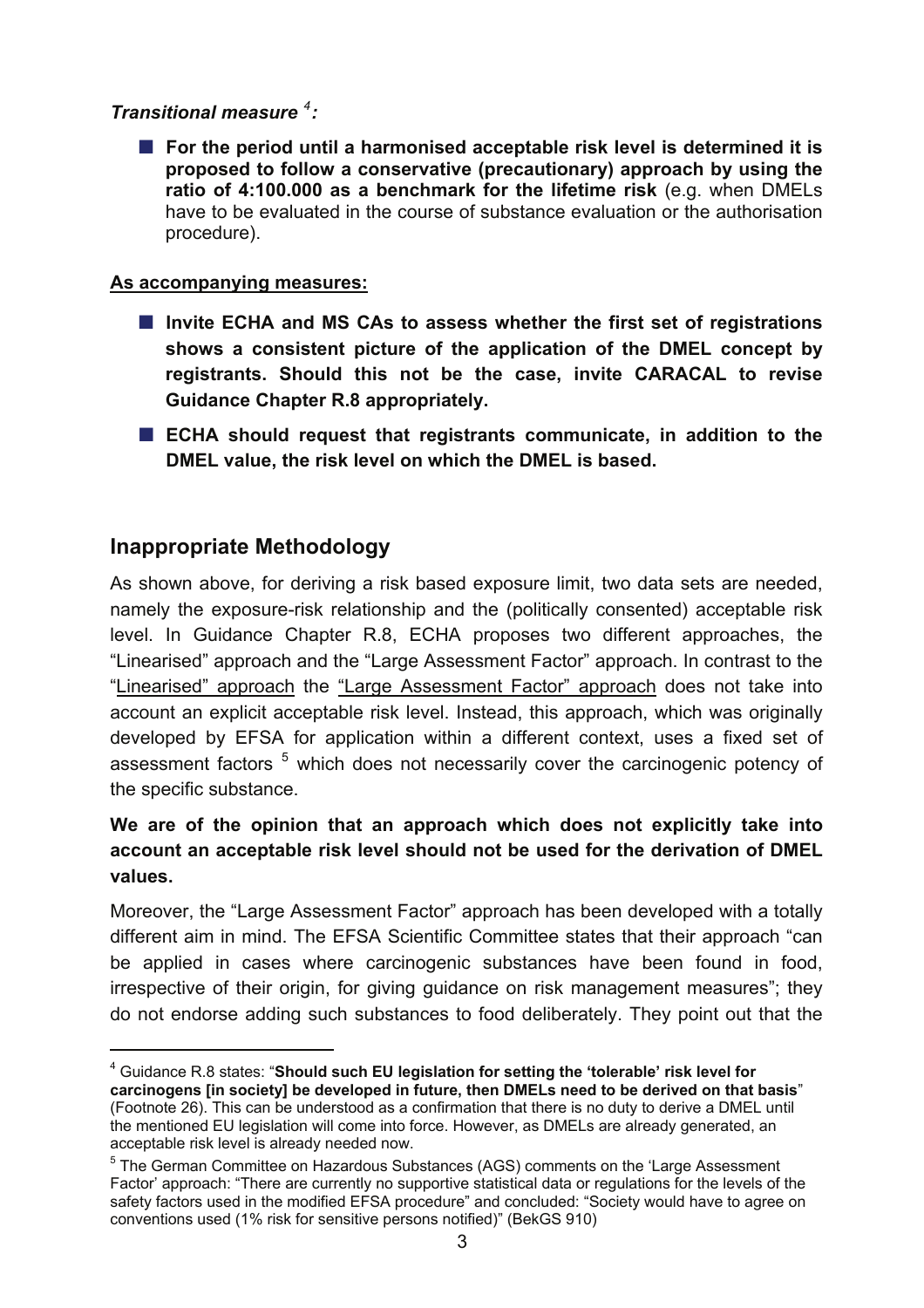assessment factors suggested have to be societally consented prior to using them. The authors describe their approach as a tool for setting priorities for action, and emphasise minimisation as the major task.

#### **The step to be taken**

- The "Large Assessment Factor" approach should be removed from the **guidance document.**
- − Guidance Chapter R.8 should be adapted in order to include a more specific description on how to apply the "Linearised" approach, providing an unambiguous method for DMEL derivation.<sup>6</sup>

# **Minimisation Principle is lacking**

The minimisation principle is not sufficiently underlined in the guidance documents so far. According to the DMEL concept, there is no need for further action, if the DMEL is met. It does not request to minimise the exposure as far as possible – although there is a cancer risk remaining at DMEL level.

 derivation of Exposure Scenarios and SDS. Of course, REACH as well as the guidance documents refer to the Chemical Agents Directive (CAD) and the Chemicals & Mutagens Directive (CMD) and the minimisation principle contained in these directives, but in practice this knowledge is not present in the majority of companies. It is deemed necessary to emphasise these minimisation duties also in the guidance documents to alert the people responsible for the

#### **The steps to be taken:**

− **The relevant guidance should be revised to emphasise the minimisation principle.** [7](#page-3-1) 

Futhermore, the TOP principle (Technical measures > Organisational measures > Personal measures, eg PPE) should be strengthened in the guidance.

<span id="page-3-0"></span>l  $6$  The current version of the guidance R.8 supports the application e.g. of different dose descriptors leading to the possibility that diverging DMEL values could be derived based on the same data for a given substance.

<span id="page-3-1"></span> $<sup>7</sup>$  It should be noted that neither REACH nor the guidance documents support the minimisation</sup> principle with regard to the general public, although considerable concentrations of carcinogens are allowed to be present (up to 0.1%) in mixtures available to the public.